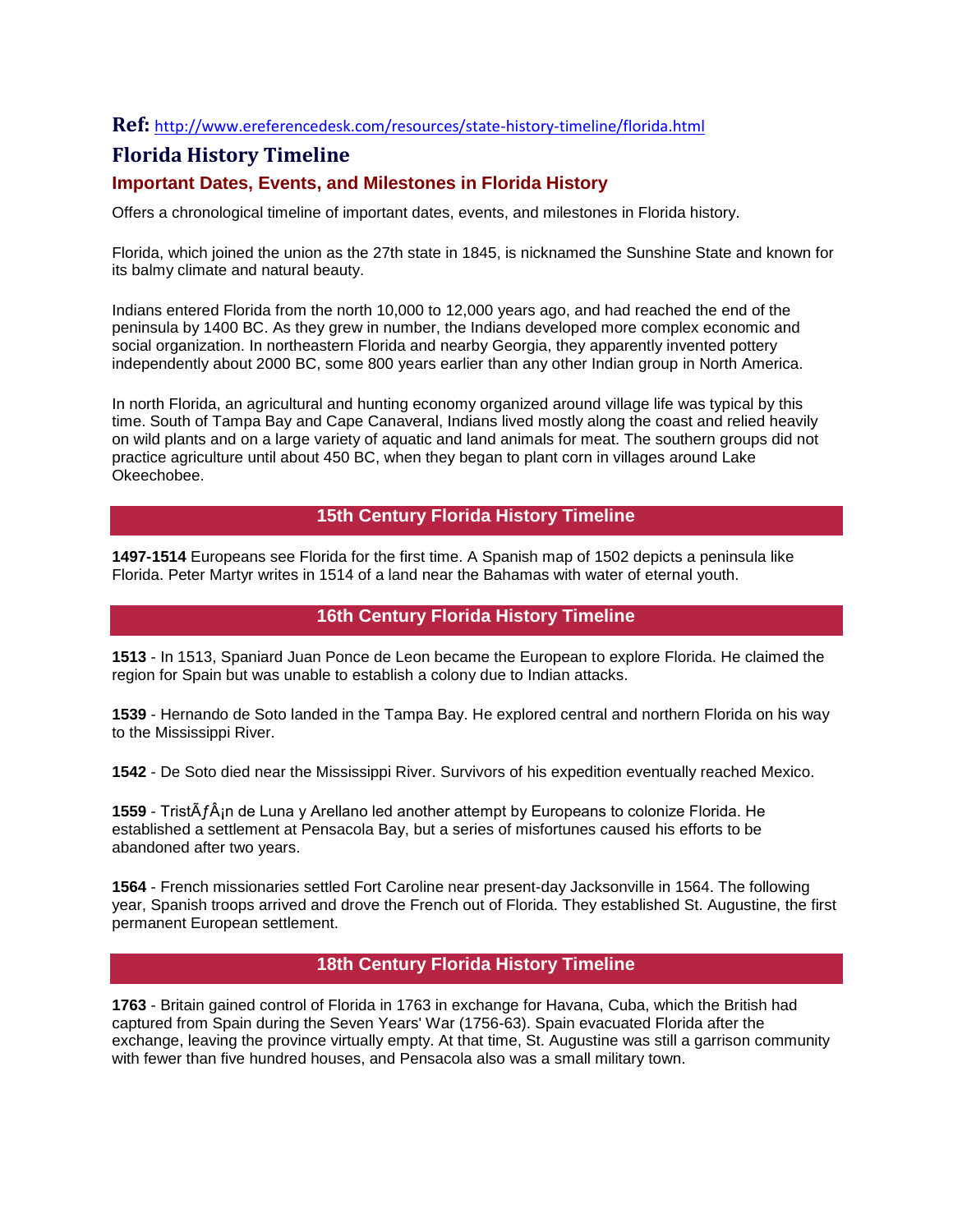**1783** - During the Revolutionary War, Spanish troops entered Florida and repossessed the land. Settlers attempted revolution several times against Spain.

## **19th Century Florida History Timeline**

**1812** - During the War of 1812, Spain allowed Britain to use Pensacola as a naval base.

**1814** - American troops captured the base in Pensacola.

**1818** - On one of those military operations, in 1818, General Andrew Jackson made a foray into Florida. Jackson's battles with Florida's Indian people later would be called the First Seminole War.

**1821** - Andrew Jackson returned to Florida in 1821 to establish a new territorial government on behalf of the United States. What the US inherited was a wilderness sparsely dotted with settlements of native Indian people, African Americans, and Spaniards.

**1822** - the Florida Territory was organized and settlers entered by the thousands. The US government offered land in Oklahoma to the Seminole Indians who lived in Florida. Some refused to leave and fought for their lands.

**1840** - White Floridians were concentrating on developing the territory and gaining statehood. The population had reached 54,477 people, with African American slaves making up almost one-half of the population. Steamboat navigation was well established on the Apalachicola and St. Johns Rivers, and railroads were planned.

**1858** - The Seminole Wars killed many of the Indians and forced all but a few out of Florida.

**1845** - Florida was admitted to the Union as a slave state on March 3, 1845.

**1861-1865** - Conflict over states rights led to the Civil War (1861-1865). Florida seceded from the Union and joined the Confederacy.

**1860** - Presidential election, no Floridians voted for Abraham Lincoln, although this Illinois Republican won at the national level. Shortly after his election, a special convention drew up an ordinance that allowed Florida to secede from the Union on January 10, 1861.

**1864** - Although most of Florida's coast was captured, Confederate troops won the Battle of Olustee in 1864 and protected Tallahassee and Florida's interior region. After the war ended, Florida was placed under military control.

**1868** - Florida was readmitted to the Union with a new state constitution guaranteeing civil rights and giving blacks the right to vote.

## **20th Century Florida History Timeline**

**1912** - Florida grew immensely during the early 1900s. Railroads expanded to Key West in 1912, opening new land for development. Swamps were drained and the growing tourist industry attracted people from all over the world. Citrus groves expanded throughout northern and south-central parts of the state. Florida's population grew considerably at this time.

**1920** - Depression hit the economy in Florida during the 1920s. Hurricanes swept through the state destroying property and killing hundreds of people.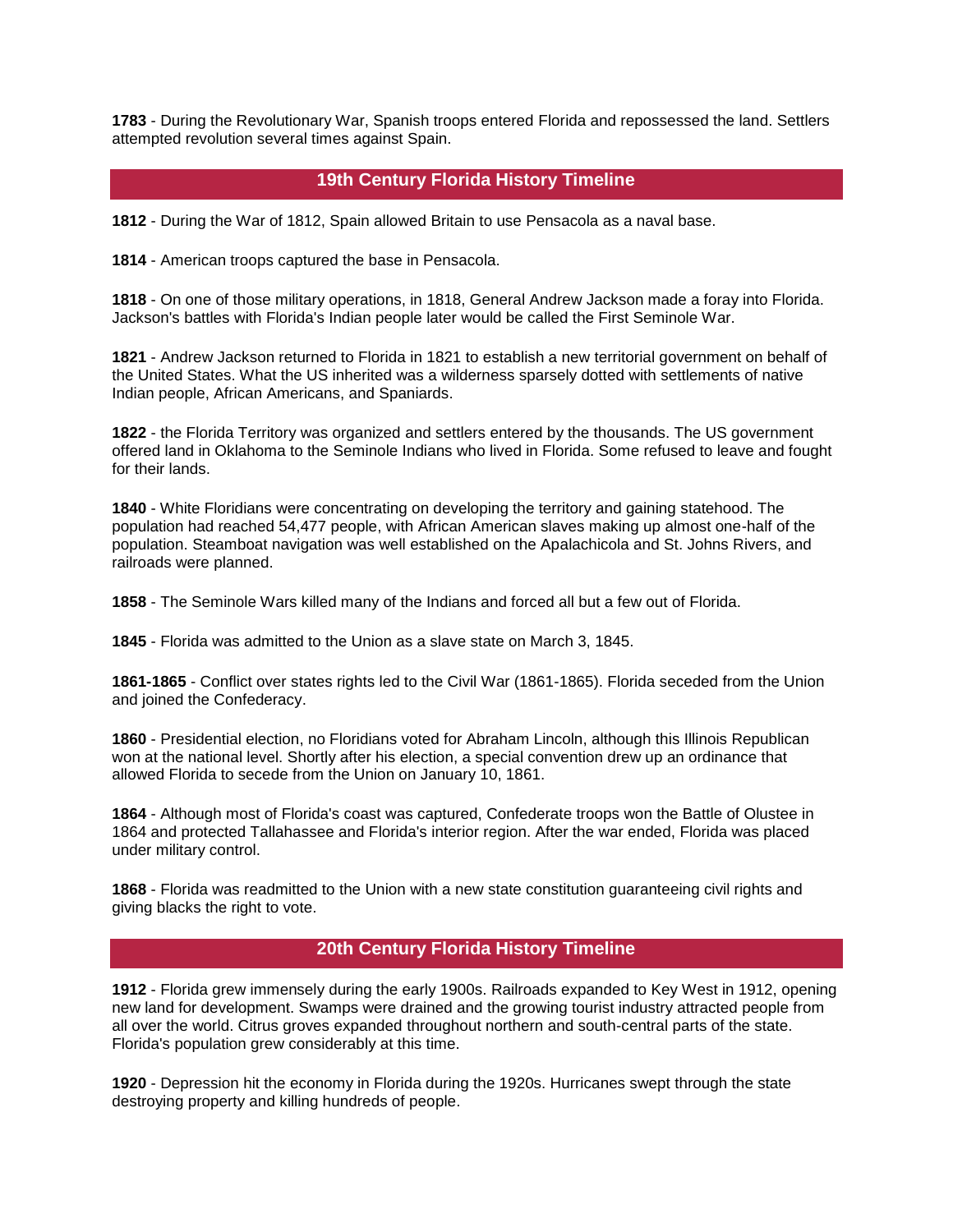**1929** - As the state's economy was struggling to recover, the Great Depression occurred in 1929. Banks closed, tourism stopped, and thousands lost their jobs. The US government helped to provide jobs by developing Florida's natural resources.

**World War II (1939-1945**) provided several government jobs as military bases were established along the coast of Florida. After the war, many who had served in the military remained in Florida. Tourism continued as the state's leading industry and new industries diversified the economy, such as chemical, computers, electronics, and oceanography.

**1945** - Florida became the twenty-seventh state in the United States on March 3, 1845. William D. Moseley was elected the new state's first governor, and David Levy Yulee, one of Florida's leading proponents for statehood, became a US Senator.

**1950** - Cape Canaveral became a space and rocket center.

**1954** - The US Supreme Court ruled segregation of public schools unconstitutional.

### **1959** -

- Racial problems increased. Florida began integration.
- Fidel Castro takes over as leader of Cuba and the exodous of Cuban refugees to Miami begins.

### **1960** -

- Thousands of Cubans fled Cuba and settled in Florida. By the late 1960s, most public schools had integrated and several new universities were built.
- The Federal census ranks Florida 10th in the nation with a population of 4,951,560.

#### **1961** -

- The Bay of Pigs invasion of Cuba fails.
- There is a successful launch of astronauts from Cape Canaveral: Navy Commander Alan Shepard on May 5 and Air Force Capt. Virgil Grissom on July 21 for suborbital flights down the Atlantic Missile Range. The Cape is selected as the launching site for a manned lunar landing program. The Census Bureau ranks Florida ninth in population.

**1962** - The Space Age spreads out from Cape Canaveral's launching base, and influences the state in many ways higher education and industry being among the most important.

**1963** - President Lyndon Johnson changes the name Cape Canaveral to Cape Kennedy and renames the installation the John F. Kennedy Space Center in honor of the late president. The Constitution is amended to authorize sale of state bonds to construct buildings at universities, colleges and vocational schools. Voters also approve issuance of bonds to purchase land for conservation purposes. Election of governor and Cabinet is shifted to off-year from Presidential election.

**1964** - First classes are held at Florida Atlantic University, Boca Raton, and the University of West Florida is the name given to the institution established at Pensacola. Hurricane Cleo causes property damage estimated at \$115,320,000 but no life is lost.

**1965** - The Board of Regents composed of nine members with ultimate nine-year terms, takes over policy-making for the state's institutions of higher learning from the Board of Control. The first US launch of two-man spacecraft with Majors Edward H. White and James McDivitt orbits the earth 62 times.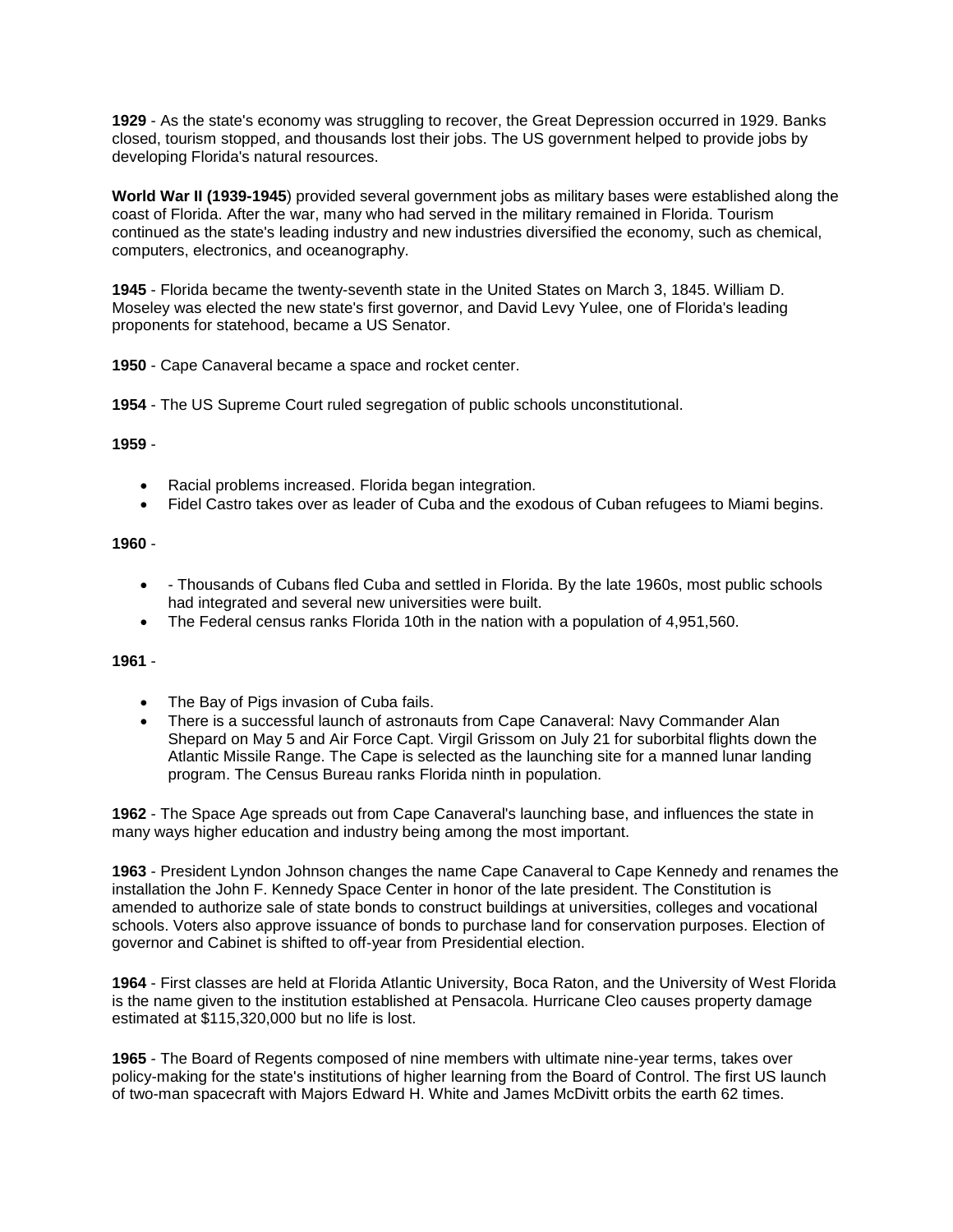**1966** - The \$700 million Walt Disney World, to be built in the Orlando area is announced. Claude R. Kirk, Jr. is elected the 36th governor of Florida. Kirk is the first Republican governor since Reconstruction. GOP nominees also win three of Florida's 12 seats in the US House of Representatives. Voters approve early-start Legislature with Senate and House organizing on the Tuesday following the November general elections. Previously the Legislature organized in April.

**1967** - Repeated efforts by the Legislature to devise an acceptable plan of apportionment ends when a three-judge Federal court draws the boundaries of Senate and House districts and orders new elections. Republicans capture 20 of 48 Senate seats and 39 of 119 House seats.

**1968** - The Legislature submits and voters ratify three amendments which combine to give the state an almost new Constitution. The Republicans hold their national convention at Miami Beach the first national gathering of a major political party ever convened in Florida. The first Republican ever elected by popular ballot is sent to the US Senate. There is a statewide teacher walkout.

**1969** - With the office reestablished by the revised Constitution the first lieutenant governor since 1889 is appointed. The Legislature reorganizes state government so that over 170 separate agencies become 22 operating departments. On July 16 Apollo 11 lifts off from Cape Kennedy to carry the first men to the moon.

**1970** - Democrat Reubin Askew is elected Florida's 37th governor, defeating incumbent Republican Governor Claude Kirk in his bid for a second term. His running-mate Secretary of State Tom Adams, becomes the state's second lieutenant governor under the revised Constitution of 1968.

**1971** - Apollo 14 plagued with many troubling incidents, touches down on the Moon 108 hours after blastoff from the Kennedy Space Center. Capt. Alan B. Shepard is in command. President Richard M. Nixon orders a halt to the Cross Florida Barge Canal after \$50 million has been spent on the 107-mile structure. Amtrak begins operation of service into Orlando. Apollo 15 astronauts explore the Moon for three days in a record-breaking flight of 12 days originating from Kennedy Space Center. Walt Disney World opens October 1st. Estimated cost of the facility is between \$500 and \$600 million.

**1972** - Apollo 16, despite a guidance malfunction, lands on the Moon for three days of exploration and returns to Earth without further incident. Tropical storm Agnes roars out of the south Atlantic to cause heavy damage along the eastern seaboard northward from Miami. Paula Hawkins becomes the first woman elected to the Florida Public Service Commission.

#### **1973** -

- Miami Dolphins complete undefeated season and win Super Bowl.
- Despite fuel shortages in the latter part of the year, Florida sets an all-time record for influx of visitors, when 25.5 million people visit the Sunshine State. After seven and one-half years and nearly 260,000 refugees, the "freedom flights" from Cuba come to an end on April 7th. The airlifts, bringing refugees into Miami at the rate of 48,000 a year, help transform the ethnic makeup of Dade County by adding at least 100,000 Cubans to the 150,000 already there.

**1974** - Reubin Askew becomes the first Governor to be elected to successive four- year terms. The Legislature creates an ethics commission to oversee public officers and employees. It also enacts legislation for collective bargaining by public employees.

**1975** - The state jobless rate hits a 25-year high in January at 8.3 percent and eventually unemployment reaches 9.3 percent. Governor Askew appoints Joseph W. Hatchett to the Supreme Court, the first black justice in the court's history.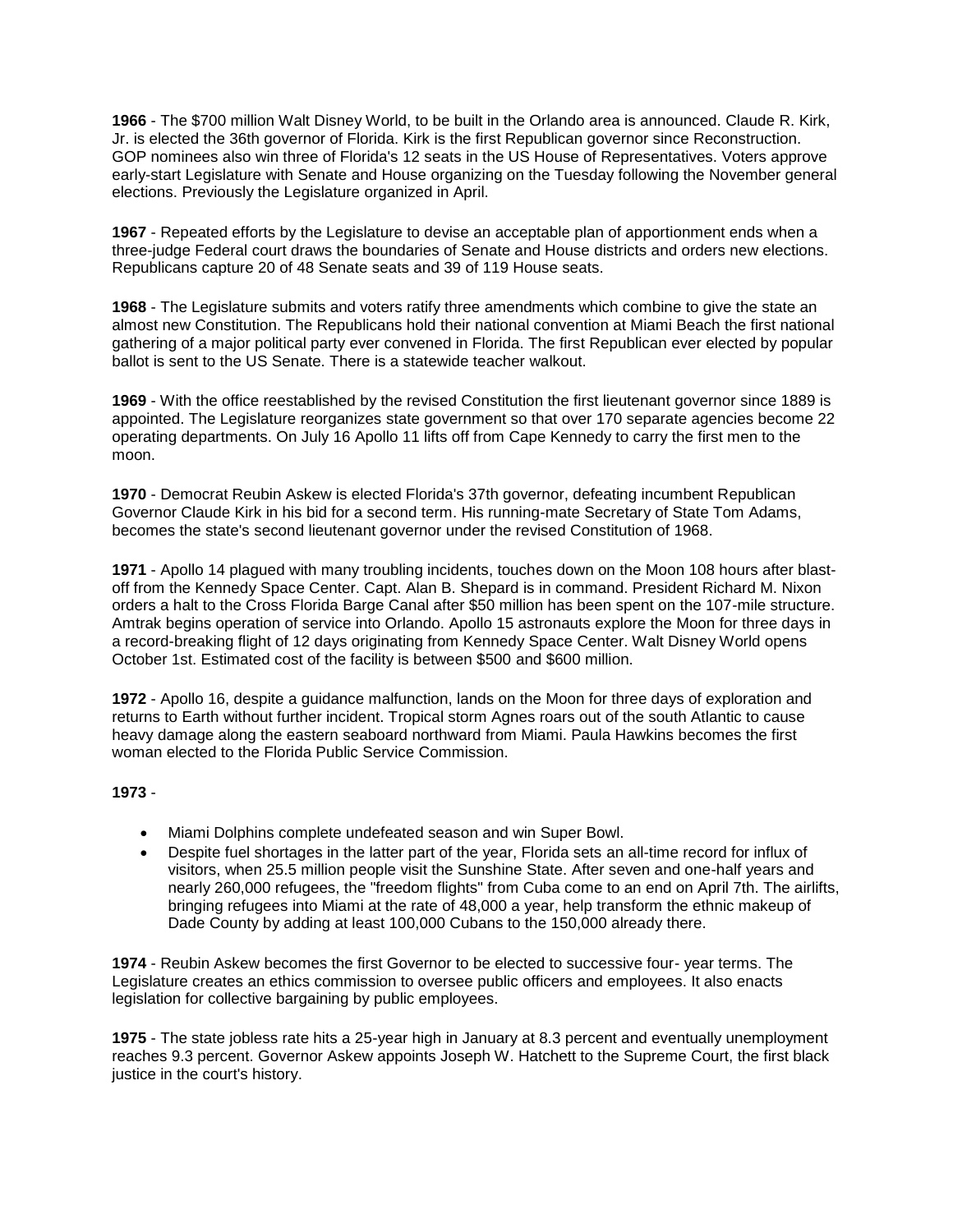**1976** - Former Georgia Governor Jimmy Carter tops Alabama Governor George C. Wallace and 10 other Democrats in Florida's Presidential Preference Primary, giving Carter's campaign impetus which leads to his party's nomination for president. In the same primary, Florida Republicans prefer President Gerald R. Ford over former California Governor Ronald Reagan. Carter garners 51.93 percent of Florida's general election vote.

**1977** - Severe cold devastates citrus and vegetable plants. This causes President Carter to proclaim 34 counties disaster areas. The US Corps of Engineers recommends against resumption of construction on Cross Florida Barge Canal.

**1978** - Jesse J McCrary, Jr. is appointed Secretary of State by Governor Reubin Askew on July 19, the second black to serve as Secretary of State and as a member of the Cabinet. Miami businessman and former State Senator Bob Graham wins election as Florida's 38th governor.

**1979** - Miami Beach reports a record resort tax collection for its fiscal year. Taxes received from hotel rooms, food and beverages reach a record high of \$3,727,380. It is the twentieth anniversary of Busch Gardens in Tampa. The grand opening of the Museum of Botany and Fine Arts at the Marie Selby Botanical Gardens in Sarasota marks the first time science and art are combined in such a setting.

**1980** -

- Race riots tear apart city. The Mariel boatlift brings 140,000 Cubans to Florida.
- The Miami Seaquarium celebrates its 25th Anniversary. Tampa opens its own \$6.2 million water theme park, Adventure Island. A bill raising the drinking age from 18 to 19 is passed, however, all military personnel are excluded.

**1981** - The first manned space shuttle launches are made from Kennedy Space Center, with launch schedules to increase in the year ahead. Unmanned rockets with payloads are scheduled approximately every month by NASA from the KSC launch pads.

**1982** - The Florida Legislature completes a difficult reapportionment after an extended session. Gov. Bob Graham is reelected for a second term. The \$800 million EPCOT Center opens at Walt Disney World.

**1983** - The space shuttle Challenger launches its first 5-member crew and the first American woman, Sally Ride, into space from Kennedy Space Center. Thirty-eight overseas highway bridges from Key Largo to Key West are completed under the Florida Keys Bridge Replacement Program.

**1984** - The Sunshine Skyway Bridge over Tampa Bay is under reconstruction. It is expected to completed in 1986 at a cost of \$215 million. Donald Duck's "50th Anniversary Celebration" is held in June at Walt Disney World. Busch Gardens celebrates its 25th anniversary. The Miami Metro Rail, the only inner city, elevated rail system in Florida, begins service in May.

**1985** - Florida's state park system marks its 50th anniversary. Begun during the Depression with nine parks, the system now includes 92 park and recreation areas. DeSoto Trail was officially dedicated during May in Inverness. The Kennedy Space Center's Visitor Center is renamed Spaceport USA. Two wellpreserved, intact human brains are discovered by Glenn Doran, archaeologist at Florida State University when he uncovered the 7,000-plus-year-old skulls in the swamps near Titusville.

**1986** - The Kennedy Space Center witnesses America's worst space tragedy when the space shuttle "Challenger" explodes after takeoff. All seven astronauts aboard are killed. Treasure hunter Mel Fisher continues to salvage vast amounts of gold and silver from his discovery of the Spanish galleon "Nuestra Senora de Atocha" which sank in 1622 during a hurricane off Key West. The television series "Miami Vice"continues to capture the nation's imagination, revitalizing interest and tourism for South Florida. Walt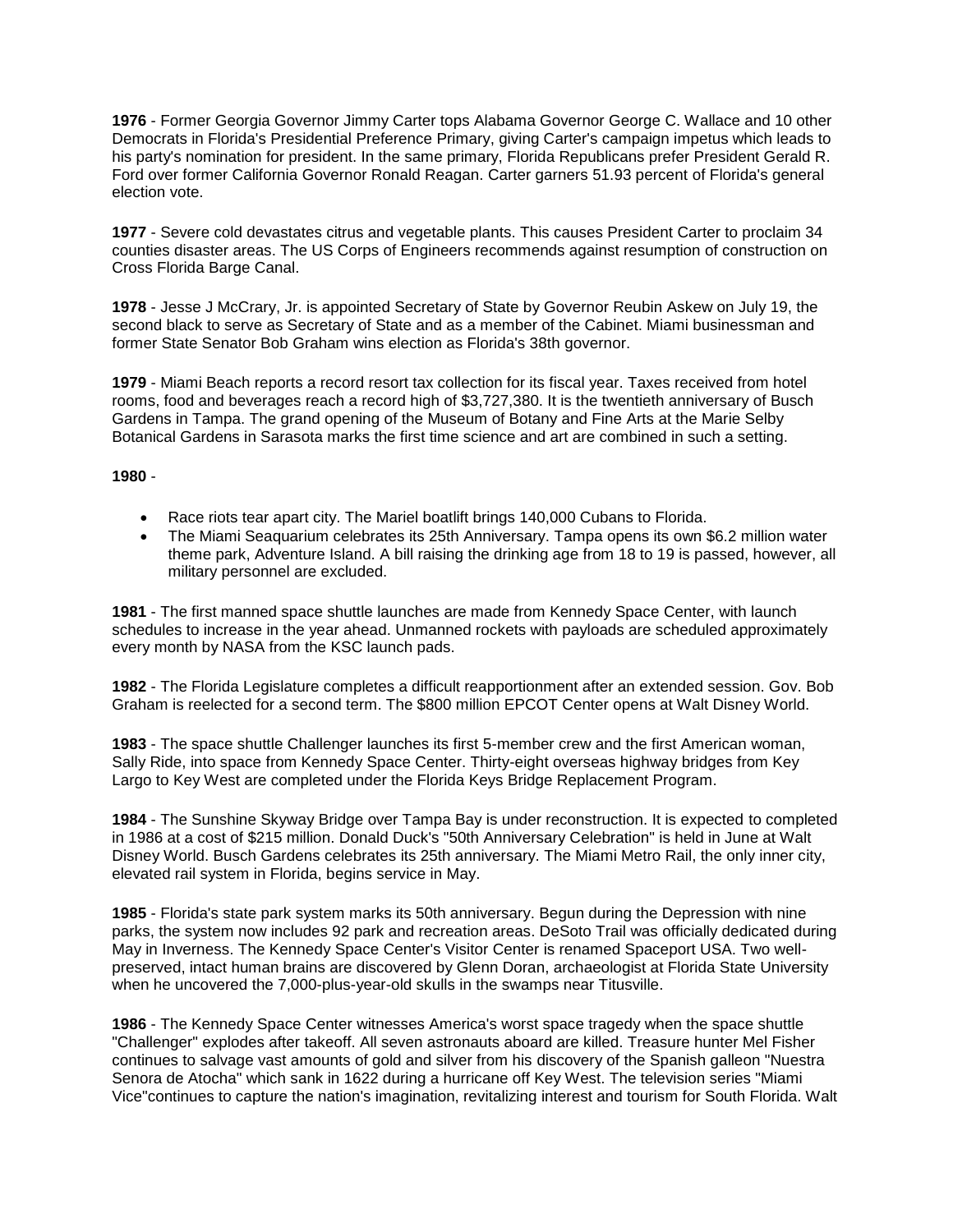Disney World breaks ground for a major movie and television production studio to be constructed in Orlando.

**1987** - Bob Martinez is the first person of Spanish ancestry to become governor of Florida. Calvin Jones, state archaeologist finds what is believed to be the site of Hernando de Soto's 1539-40 camp in Tallahassee. US Census Bureau estimates indicate that Florida has surpassed Pennsylvania to become the fourth most populous state in the nation. The ranking will not become official until the Bureau publishes its report in early 1988. It is predicted that Florida will be the third most populous state by the year 2000.

**1988** - Florida once again becomes the center for America's space program. Regular space shuttle flights resume in October for the first time since the "Challenger"disaster in 1986. Two Republicans capture posts in the Florida Cabinet in the general election. Jim Smith is elected Secretary of State and Tom Gallagher takes over as State Insurance Commissioner. This is the first time since the Reconstruction Era of the 1870s that Republicans have won any statewide office other than governor. Floridians now have a state-operated lottery which gives away some of the largest prizes in the nation. An international team, using experimental technology, completes the world's deepest cave-diving expedition at Wakulla Springs in north Florida.

**1989** - US Representative Claude Pepper, dies in May. Genetic testing reveals that a Wauchula hospital a decade ago accidentally switched babies belonging to Sarasota and Pennsylvania couples, setting off a legal battle. Devastating cold front hits state in December, closing airports and interstates and causing statewide power outages.

**1990** - Panama's governor Manuel Noriega is brought to Miami in January for trial on drug charges. Joe Robbie, Miami Dolphins founder, dies in January. Flooding Panhandle rivers in March force evacuation of 2,000 homes. Owners/players contract dispute delays spring training baseball season. St. Petersburg's Suncoast Dome opens in March. Iraq's invasion of Kuwait in August results in massive state National Guard and Army Reserve unit callup. Lotto in September awards record \$106 million jackpot. State gasoline prices in September soar to seven-year high. Democrat Lawton Chiles soundly trounces Republican incumbent Bob Martinez in governor's race. Outgoing Governor Martinez in November was named the nation's drug czar. In December, Tampa is awarded franchise team in the National Hockey League.

**1991** - Lawton Chiles in January is sworn in as state's 41st governor. Miami-based Eastern Airlines in January announces closing due to financial losses. Former Governor LeRoy Collins, 82, dies in March. US Senator Bruce Smathers in April donates record \$20 million to University of Florida library system. In May Legislature approves \$29.3 billion state budget, including \$164 million in new taxes. At Governor Chiles' request Legislature in May creates new Department of Elderly Affairs. Also in May, Queen Elizabeth 11 visits Miami and Tampa, and confers honorary knighthood on Tampa resident Gen. Norman Schwarzkopf. Five Navy bombers found by treasure salvers are determined not to be the "Lost Squadron" of Bermuda Triangle fame that went down in 1945 off the coast of Florida. Miami and Denver are awarded new national major league baseball franchises. The 1990 Federal Census puts Florida's population at 12,937,926, a 34 percent increase from 1980.

## **1992** -

- Homestead and adjacent South Florida are devastated on August 24 by the costliest natural disaster in American history, Hurricane Andrew, demanding billions in aid. There were 58 deaths directly or indirectly related to Andrew. The hurricane destroyed 25,000 homes and damaged 10,000 others. Twenty-two thousand Federal troops were deployed. Shelters housed 80,000 persons.
- First elections since Florida gained four additional seats in the US House of Representatives saw Cubans and Afro-Americans seated. Lincoln Diaz-Balart, Cuban-born, joined lleana Ros-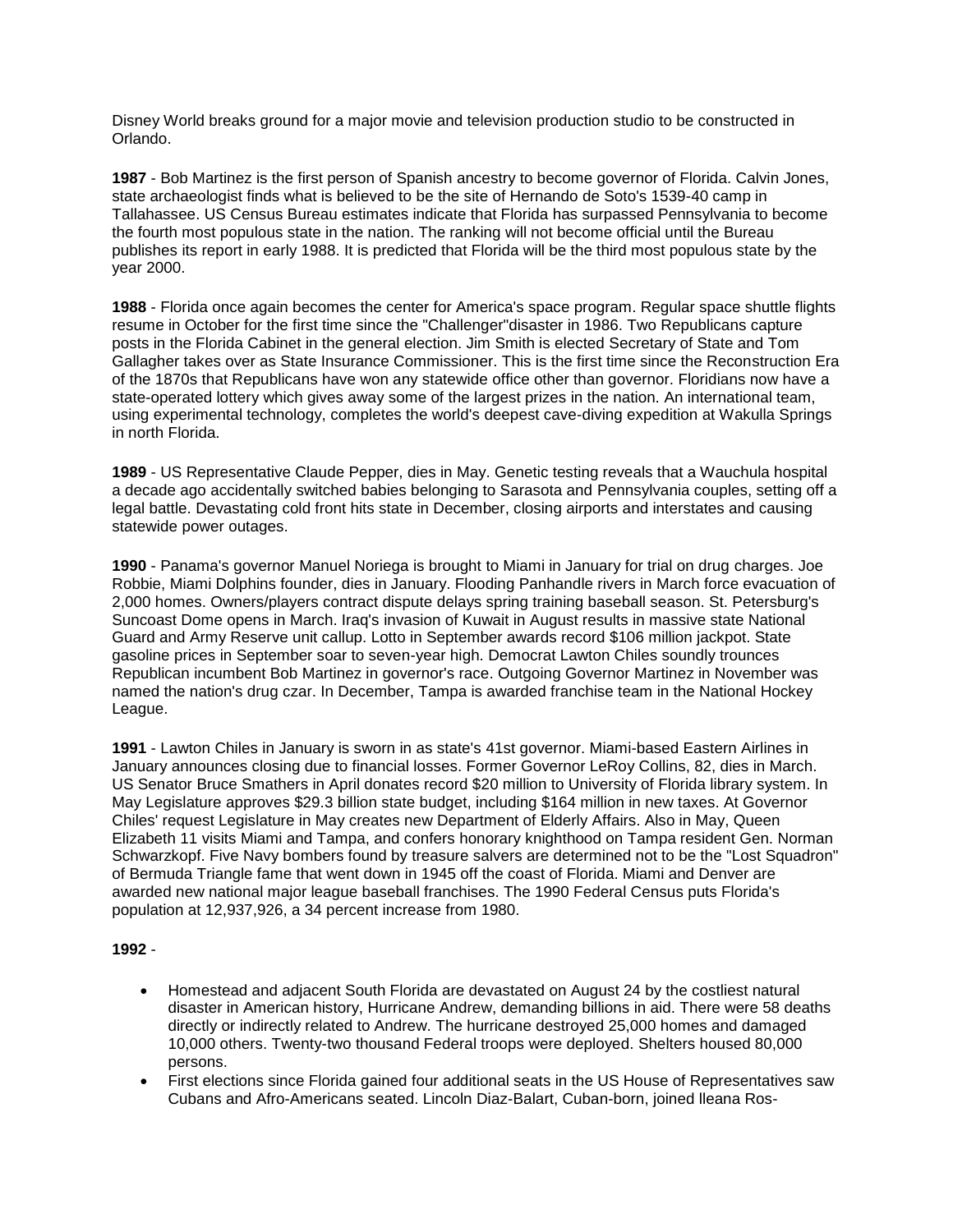Lehtinen, the first Cuban, elected to the Florida House in 1982, the Florida Senate in 1986, and the US House in 1989. Among Afro-Americans elected to Congress was Carrie Meek of Miami. Sixty-six in 1993, her political career saw her elected first to the Florida House of Representatives, the Florida Senate, and the US House of Representatives.

**1993** - Janet Reno, State Attorney for Dade County (Miami) for 15 years named Attorney General of the US by President Bill Clinton, the first woman to so serve in US history. Although a pro-choice Democrat she managed to win reelection four times in a conservative stronghold, the last time without opposition

### **1996** -

- Miami turns 100.
- Recently, Florida continues to be one of the fastest growing states in the country. The economy still depends greatly on tourism, but expanding industries in business and manufacturing are strengthening its growth potential. State leaders are working on problems created due to huge population increases and environmental concerns.

# **21st Century Florida History Timeline**

#### **2000** -

- Six-year old Elian Gonzalez taken from relatives' home by federal officers; reunited with his father and returned to Cuba;
- Florida Supreme Court ordered recount of presidential election ballots, George Bush declared winner

#### **2001** -

- Racer Dale Earnhardt killed in accident at Daytona 500
- anthrax bacteria found at offices of Florida magazine publishers

#### **2003** -

- Space Shuttle Columbia destroyed upon reentry, all seven crewmembers killed;
- Tampa Bay Buccaneers won Super Bowl;
- plane hijacked in Cuba landed in Key West:
- boiler on cruise ship exploded, killed four, injured 21;
- Marlins won World Series;
- Orlando Seals won Atlantic Coast Hockey League President's Cup

**2004** - Four hurricanes struck Florida causing extensive damage, killed at least 19

### **2005** -

- Florida struck twice by hurricanes; after long delay the Discovery space shuttle launched
- Miami Heat won NBA finals
- FBI arrested seven people in Miami who were planning to blow up Chicago's Sears Tower
- **2007** Severe thunderstorms and tornado killed 19, caused major damages

**2010** - Boat used for human smuggling capsized off Florida coast, 10 killed, unknown number missing